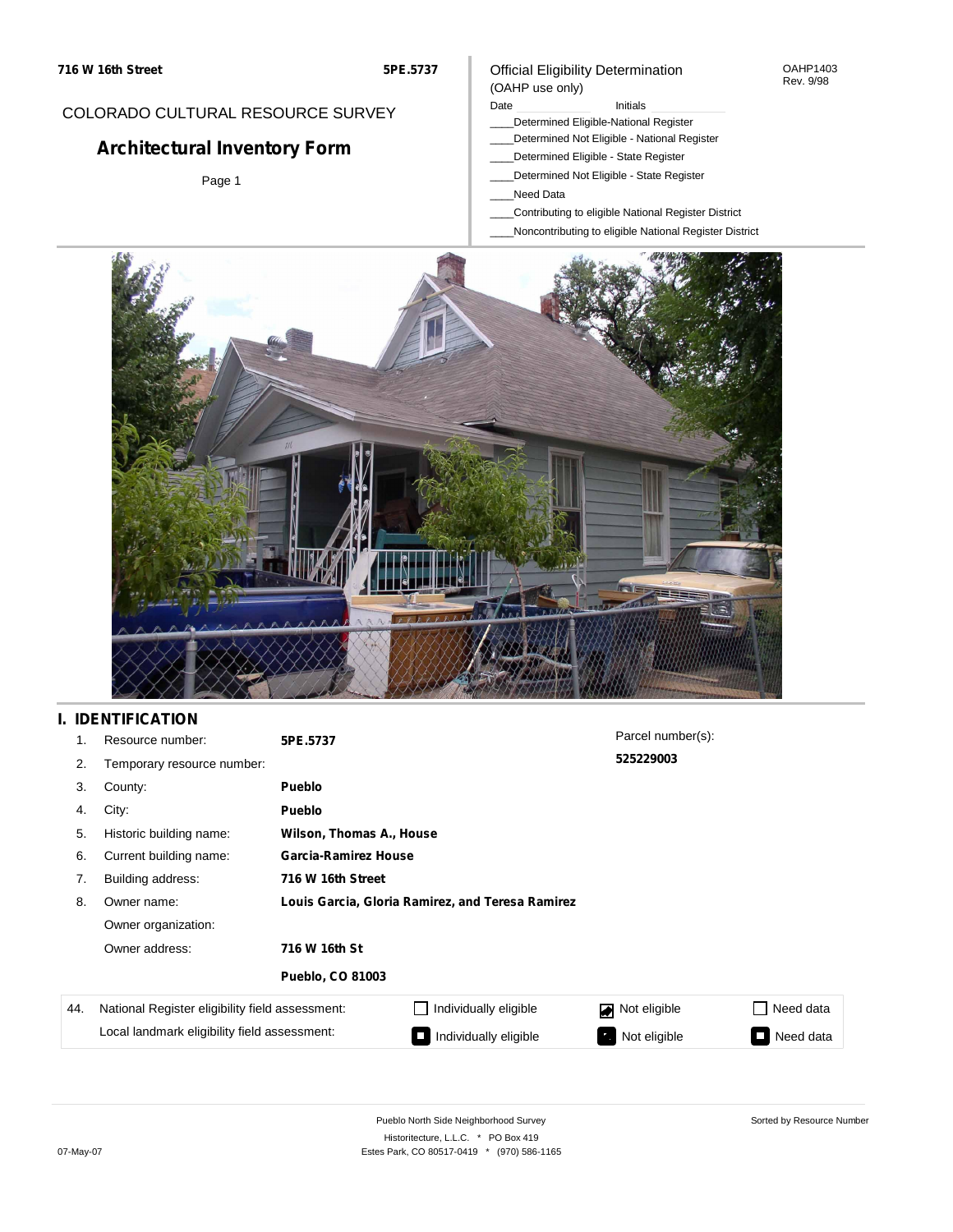Page 2

### **II. GEOGRAPHIC INFORMATION**

| 9.  | P.M.                    |    | 6th             |              | Township:               |       | <b>20S</b>                  |    |           |           | Range:            | 65W |         |
|-----|-------------------------|----|-----------------|--------------|-------------------------|-------|-----------------------------|----|-----------|-----------|-------------------|-----|---------|
|     |                         | NE | 1/4             | of <b>SE</b> | 1/4                     | of SE | 1/4                         | of | <b>NW</b> | 1/4       | of Section        |     | 25      |
|     | 10. UTM reference zone: |    |                 |              | 13                      |       |                             |    |           |           |                   |     |         |
|     | Easting:                |    |                 |              | 533521                  |       |                             |    |           | Northing: |                   |     | 4236910 |
| 11. |                         |    | USGS quad name: |              | <b>Northeast Pueblo</b> |       |                             |    |           | Scale:    |                   |     | 7.5     |
|     | Year:                   |    |                 |              | 1974)                   |       | 1961 (Photorevised 1970 and |    |           |           |                   |     |         |
| 12. | $Lot(s)$ :              |    |                 |              | Lot 4; Block 17         |       |                             |    |           |           |                   |     |         |
|     | Addition:               |    |                 |              | <b>Craig's Addition</b> |       |                             |    |           |           | Year of addition: |     | 1871    |

13. Boundary description and justification:

The boundary, as described above, contains but does not exceed the land historically associated with this property.

Metes and bounds exist:

П

### **III. ARCHITECTURAL DESCRIPTION**

| 14. | Building plan (footprint, shape):    | <b>Rectangular Plan</b>                  |                       |
|-----|--------------------------------------|------------------------------------------|-----------------------|
|     | Other building plan descriptions:    |                                          |                       |
| 15. | Dimensions in feet (length x width): | 864 square feet                          |                       |
| 16. | Number of stories:                   | 1                                        |                       |
| 17. | Primary external wall material(s):   | <b>Metal/Aluminum Siding</b>             | Other wall materials: |
|     |                                      |                                          |                       |
| 18. | Roof configuration:                  | Hipped Roof/Gable-on-hip Roof            |                       |
|     | Other roof configurations:           |                                          |                       |
| 19. | Primary external roof material:      | <b>Asphalt Roof/Composition Roof</b>     |                       |
|     | Other roof materials:                |                                          |                       |
| 20. | Special features:                    | Fence                                    |                       |
|     |                                      | Chimney                                  |                       |
|     |                                      | Porch                                    |                       |
|     |                                      | <b>Ornamentation/Decorative Shingles</b> |                       |

#### 21. General architectural description:

Oriented to the north, this house rests on a blue-painted concrete foundation, with 3-light hopper basement windows. Bluepainted aluminum siding clads the exterior walls. The same color, square-cut wood shingles cover the gables. Windows are **generally 4 (vertical)-over-1-light, double-hung sash, with white-painted wood frames and surrounds. The surrounds have** projecting cornices. A pair of these windows pierces a cantilevered, shed-roofed rectangular bay protruding from the center of the east elevation. The south end of the east elevation and the rear (south) elevation host paired, single-light casement windows. The rear elevation also hosts 1-beside-1-light, sliding-sash windows, with aluminum frames. The south end of the west elevation has a 1-over-1-light, double-hung sash replacement window, with white vinyl frames. Two-light hopper, awning, or casement windows pierce the gables. A front-gabled porch fills the inside (northwest-facing) corner of the house. It has a concrete floor and white, wrought-iron supports and railings. Three concrete steps and a wood ramp approach the porch on the east half of its south elevation. The principal doorway opens in the north face. It hosts a blue-painted, glass-in-wood-frame door, with a blue-painted, aluminum-frame storm door. A white-painted, single-light wood slab door opens low in the west end of a shed-roofed structure across the rear elevation. Gray asphalt shingles cover the gable-on-hip main roof and all other roof **surfaces. Red, raked-brick chimneys protrude from the center and north end of the north-south roof ridge.**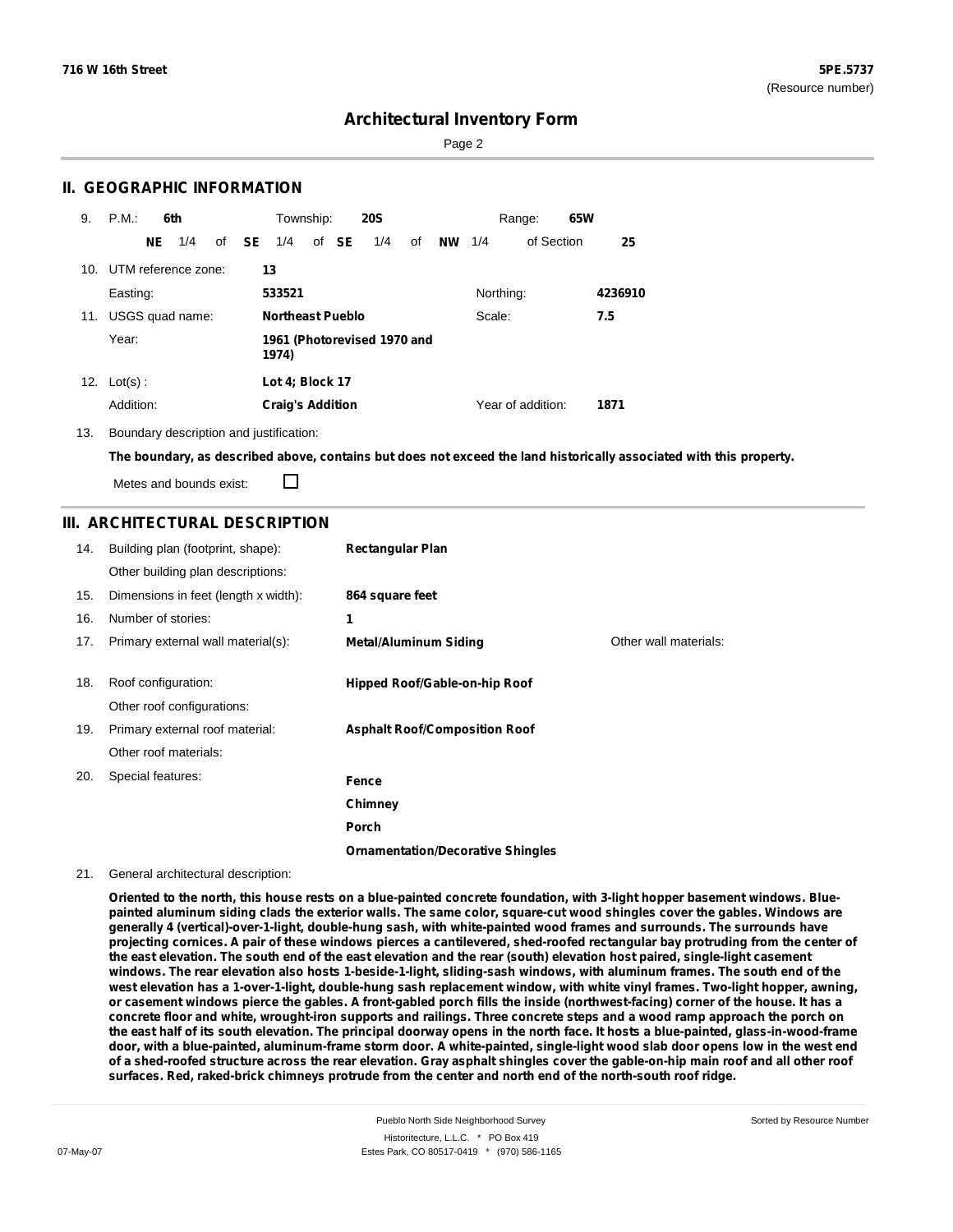**Late Victorian** 

Page 3

| 22. Architectural style: |  |
|--------------------------|--|
|                          |  |

Other architectural styles:

Building type:

23. Landscape or special setting features:

This property is located on terrain sloping downward from north to south, with an elevation of around 4,700 feet above mean sea level. The neighborhood features modest, one- and two-story houses. Setbacks from West 16th Street are generally the same on this block. This property is situated on the south side of West 16th Street, between 714 West 16th Street to the east and 720 West 16th Street to the west. Separating the street from the sidewalk is a grass-covered strip. A planted-grass yard, with mature landscaping, covers the lot. Located on the northeast corner of the lot is a gravel parking area. A combination of **chain-link and wood privacy fences encloses the backyard.**

24. Associated buildings, features or objects:

| 1: Type:  | Shed                                                                                                                                                                                                                                                                                                                                                                  |  |  |  |  |  |
|-----------|-----------------------------------------------------------------------------------------------------------------------------------------------------------------------------------------------------------------------------------------------------------------------------------------------------------------------------------------------------------------------|--|--|--|--|--|
| Describe: | A standard kit-built shed is located on the southeast corner of the lot. Oriented to the north, the<br>structure lacks a formal foundation. The walls consist of tan- and green-painted sheet metal.<br>Paired, sliding doors of the same description dominate the front (north) elevation. The front-<br>gambreled roof also consists of sheet metal, painted white. |  |  |  |  |  |

### **IV. ARCHITECTURAL HISTORY**

| 25. | Date of Construction:  | Estimate: | 1900 | Actual:                                                                     |
|-----|------------------------|-----------|------|-----------------------------------------------------------------------------|
|     | Source of Information: |           |      | Pueblo County Office of Tax Assessor. Property information card [internet]. |
| 26. | Architect:             | unknown   |      |                                                                             |
|     | Source of information: |           |      |                                                                             |
| 27. | Builder:               | unknown   |      |                                                                             |
|     | Source of information: |           |      |                                                                             |
| 28. | Original Owner:        | unknown   |      |                                                                             |
|     | Source of information: |           |      |                                                                             |
| 29. | Construction history:  |           |      |                                                                             |
|     |                        |           |      |                                                                             |

According to Pueblo County Tax Assessor records, this building was constructed in 1900. Sanborn maps and city directories corroborate a circa 1900 date of construction. The most notable alterations are the installation of aluminum siding, replacement of much of the front porch, and the construction of a rear addition. Based on the materials, the porch appears to date to after **1960 and the addition to after 1970.**

30. Location: **original** Date of move(s):

### **V. HISTORICAL ASSOCIATIONS**

| 31. Original use(s):     | <b>Single Dwelling</b> |
|--------------------------|------------------------|
| 32. Intermediate use(s): | <b>Single Dwelling</b> |
| 33. Current use(s):      | <b>Single Dwelling</b> |
| 34. Site type(s):        | <b>Residence</b>       |

35. Historical background:

The first resident of this house, constructed around 1900, was Thomas A. Wilson, a clerk for the Crews-Beggs Dry Goods Company. He was born in Illinois in July 1870. His wife, Bertha, was born in Ohio in 1878. They were married around 1897.

In 1909, the resident was William H. Birt, a railroad shop machinist. He was born in Indiana around 1863. His wife, Mary E. Birt, was born around 1871. They were married around 1888 and had four daughters: Ida Marie, Dorothy L., Vernice L., and Pauline F.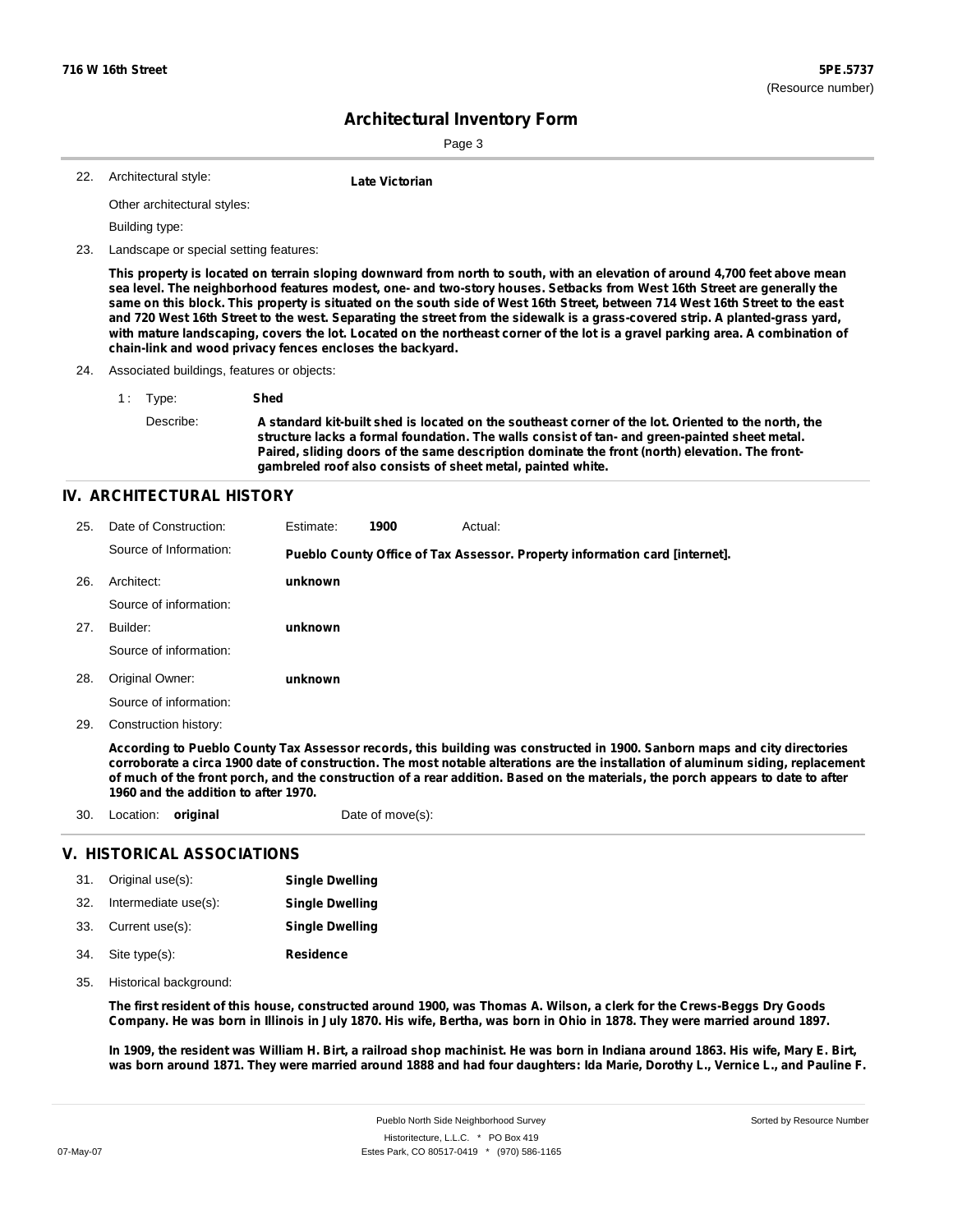Page 4

J.F. Haworth was the resident in 1914, followed by E.H. Ames in 1919. Around 1925, Floyd Davis, a carpenter and contractor, purchased this property and resided here until his death more than a decade later. He was born in Michigan around 1875. His wife, Bessie, was born in Wisconsin around 1893. They were married around 1919 and had two sons, Van R. Davis and Paul E. Davis. Floyd Davis died in this house in September 1937. Bessie continued to own this property and resided here intermittently **through 1945.**

In 1950, the owner and resident was Robert B. Loughmiller. Allen A. Green purchased this property around 1955 and resided here over 20 years. He settled in Pueblo in 1923 and was a driller in the CF&I Steel Corporation's rail mill for 41 years. His wife was Mary T. Green; they had no children. The couple sold this house in 1977 to Louis and Delfina M. Garcia. Allen Green died on June 7, 1982. Louis Garcia quit-claimed the property to himself and Gloria and Teresa Ramirez, the current owners, in 2003.

**Pueblo County Office of Tax Assessor. Property information card [internet].**

**Pueblo City Directory. Pueblo, Co.; Salt Lake City; Kansas City, Mo.; and others: R.L. Polk & Co, consulted 1886 through 2003.**

**Sanborn Fire Insurance Maps (for Pueblo, Colorado). New York: Sanborn Map and Publishing Co., 1883, 1886, 1889, 1893, 1904-05, 1904-51, and 1904-52.**

**"Davis (Floyd E.)" [obituary]. Pueblo Chieftain, 13 September 1937, p. 7.**

**"Allen A. Green" [obituary]. Pueblo Chieftain, 8 June 1982, p. 5B.**

**U.S. Census of 1900. Precinct 3, Pueblo, Pueblo County, Colorado. Sheet 16A.**

**U.S. Census of 1910. Precinct 4, Pueblo, Pueblo County, Colorado. Page 135, Sheet 3A.**

**U.S. Census of 1930. Precinct 37, Pueblo, Pueblo County, Colorado. Sheet 5B.**

<sup>36.</sup> Sources of information: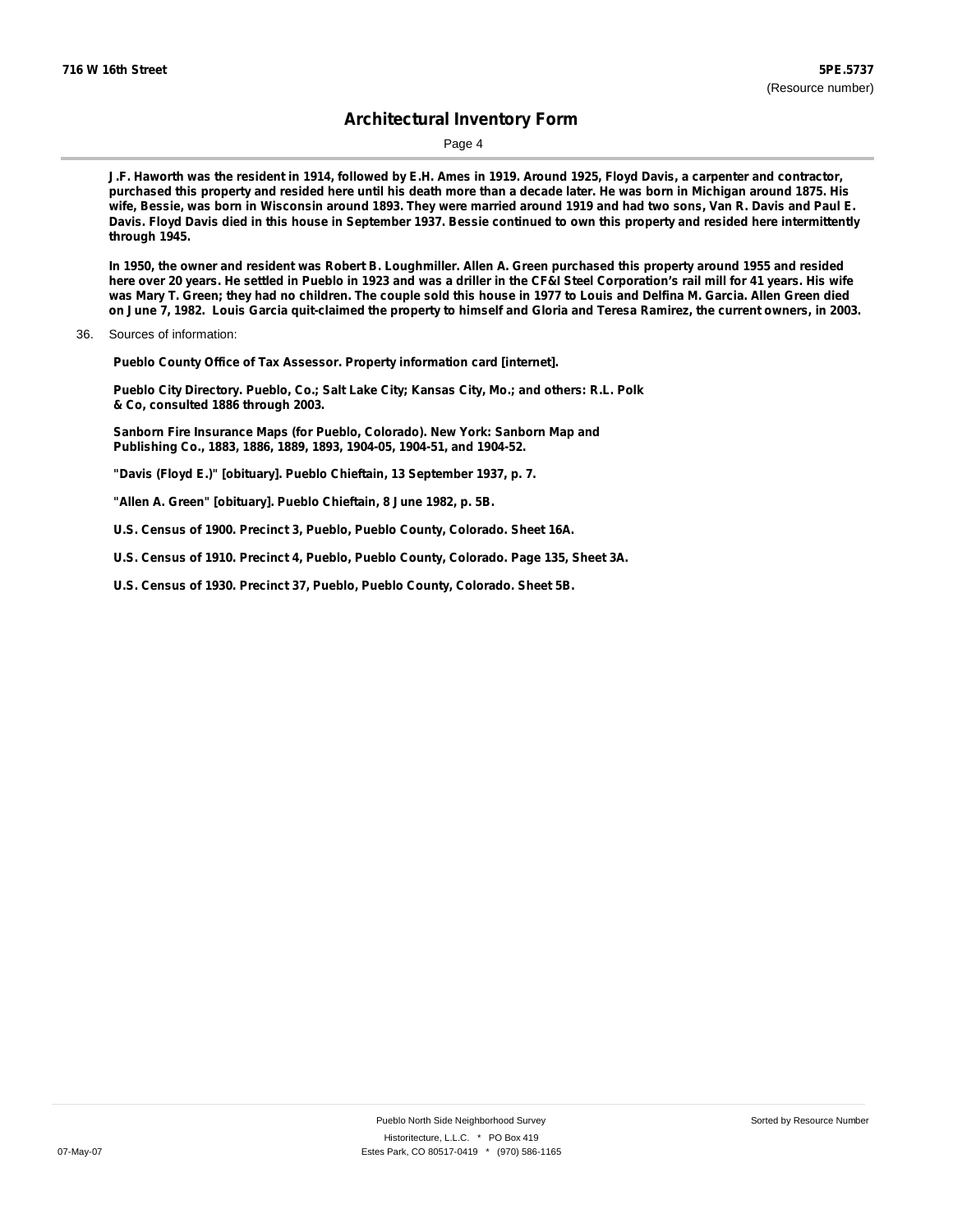۰

Sorted by Resource Number

# **Architectural Inventory Form**

Page 5

|     | <b>VI. SIGNIFICANCE</b>                                                                                                                                                                                                                                                                                                                                                                                                                                                                                                                                                                                                                                                                                               |  |  |  |  |  |
|-----|-----------------------------------------------------------------------------------------------------------------------------------------------------------------------------------------------------------------------------------------------------------------------------------------------------------------------------------------------------------------------------------------------------------------------------------------------------------------------------------------------------------------------------------------------------------------------------------------------------------------------------------------------------------------------------------------------------------------------|--|--|--|--|--|
| 37. | Local landmark designation:<br>Yes $\Box$<br>No.                                                                                                                                                                                                                                                                                                                                                                                                                                                                                                                                                                                                                                                                      |  |  |  |  |  |
|     | Designation authority:                                                                                                                                                                                                                                                                                                                                                                                                                                                                                                                                                                                                                                                                                                |  |  |  |  |  |
|     | Date of designation:                                                                                                                                                                                                                                                                                                                                                                                                                                                                                                                                                                                                                                                                                                  |  |  |  |  |  |
| 38. | Applicable National Register criteria:                                                                                                                                                                                                                                                                                                                                                                                                                                                                                                                                                                                                                                                                                |  |  |  |  |  |
|     | A. Associated with events that have made a significant contribution to the broad pattern of our history.<br>H<br>B. Associated with the lives of persons significant in our past.<br>$\Box$<br>C. Embodies the distinctive characteristics of a type, period, or method of construction, or represents the work<br>◙<br>of a master, or that possess high artistic values, or represents a significant and distinguished entity whose<br>components may lack individual distinction.<br>D. Has yielded, or may be likely to yield, information important in history or prehistory.<br>Qualifies under Criteria Considerations A through G (see manual).<br>Does not meet any of the above National Register criteria. |  |  |  |  |  |
|     | <b>Pueblo Standards for Designation:</b>                                                                                                                                                                                                                                                                                                                                                                                                                                                                                                                                                                                                                                                                              |  |  |  |  |  |
|     |                                                                                                                                                                                                                                                                                                                                                                                                                                                                                                                                                                                                                                                                                                                       |  |  |  |  |  |
|     | <u>1a. History</u><br>Have direct association with the historical development of the city, state, or nation; or<br>$\overline{\phantom{a}}$ .                                                                                                                                                                                                                                                                                                                                                                                                                                                                                                                                                                         |  |  |  |  |  |
|     | <u>1b. History</u><br>Be the site of a significant historic event; or<br>$\mathcal{L}_{\mathcal{A}}$                                                                                                                                                                                                                                                                                                                                                                                                                                                                                                                                                                                                                  |  |  |  |  |  |
|     | 1c. History<br>Have direct and substantial association with a person or group of persons who had influence on society.<br>$\Box$                                                                                                                                                                                                                                                                                                                                                                                                                                                                                                                                                                                      |  |  |  |  |  |
|     | 2a. Architecture                                                                                                                                                                                                                                                                                                                                                                                                                                                                                                                                                                                                                                                                                                      |  |  |  |  |  |
|     | Embody distinguishing characteristics of an architectural style or type; or<br>$\mathcal{L}_{\mathcal{A}}$                                                                                                                                                                                                                                                                                                                                                                                                                                                                                                                                                                                                            |  |  |  |  |  |
|     | 2b. Architecture                                                                                                                                                                                                                                                                                                                                                                                                                                                                                                                                                                                                                                                                                                      |  |  |  |  |  |
|     | Be a significant example of the work of a recognized architect or master builder, or<br>$\mathcal{L}_{\mathcal{A}}$                                                                                                                                                                                                                                                                                                                                                                                                                                                                                                                                                                                                   |  |  |  |  |  |
|     | 2c. Architecture<br>Contain elements of architectural design, engineering, materials, craftsmanship, or artistic merit which represent a<br>$\mathcal{L}_{\rm{max}}$<br>significant or influential innovation;                                                                                                                                                                                                                                                                                                                                                                                                                                                                                                        |  |  |  |  |  |
|     | 2d. Architecture                                                                                                                                                                                                                                                                                                                                                                                                                                                                                                                                                                                                                                                                                                      |  |  |  |  |  |
|     | Portray the environment of a group of people or physical development of an area of the city in an era of history<br>$\mathcal{L}_{\mathcal{A}}$<br>characterized by a distinctive architectural style.                                                                                                                                                                                                                                                                                                                                                                                                                                                                                                                |  |  |  |  |  |
|     | 3a. Geography                                                                                                                                                                                                                                                                                                                                                                                                                                                                                                                                                                                                                                                                                                         |  |  |  |  |  |
|     | Have a prominent location or be an established, familiar, and orienting visual feature of the contemporary city, or<br>П                                                                                                                                                                                                                                                                                                                                                                                                                                                                                                                                                                                              |  |  |  |  |  |
|     | 3b. Geography                                                                                                                                                                                                                                                                                                                                                                                                                                                                                                                                                                                                                                                                                                         |  |  |  |  |  |
|     | Promote understanding and appreciation of Pueblo's environment by means of distinctive physical characteristics<br>п<br>or rarity; or                                                                                                                                                                                                                                                                                                                                                                                                                                                                                                                                                                                 |  |  |  |  |  |
|     | 3c. Geography<br>Make a special contribution to Pueblo's distinctive character.<br>$\mathcal{L}_{\mathcal{A}}$                                                                                                                                                                                                                                                                                                                                                                                                                                                                                                                                                                                                        |  |  |  |  |  |
|     | Not Applicable                                                                                                                                                                                                                                                                                                                                                                                                                                                                                                                                                                                                                                                                                                        |  |  |  |  |  |
|     | Does not meet any of the above Pueblo landmark criteria.<br>$\sim$                                                                                                                                                                                                                                                                                                                                                                                                                                                                                                                                                                                                                                                    |  |  |  |  |  |
| 39. | Area(s) of Significance:<br><b>Architecture</b>                                                                                                                                                                                                                                                                                                                                                                                                                                                                                                                                                                                                                                                                       |  |  |  |  |  |
| 40. | Period of Significance:<br>ca. 1900                                                                                                                                                                                                                                                                                                                                                                                                                                                                                                                                                                                                                                                                                   |  |  |  |  |  |
| 41. | National:<br>Level of significance:<br>State<br>Local<br>$\mathbf{r}_i$<br>$\mathcal{L}_{\mathcal{A}}$                                                                                                                                                                                                                                                                                                                                                                                                                                                                                                                                                                                                                |  |  |  |  |  |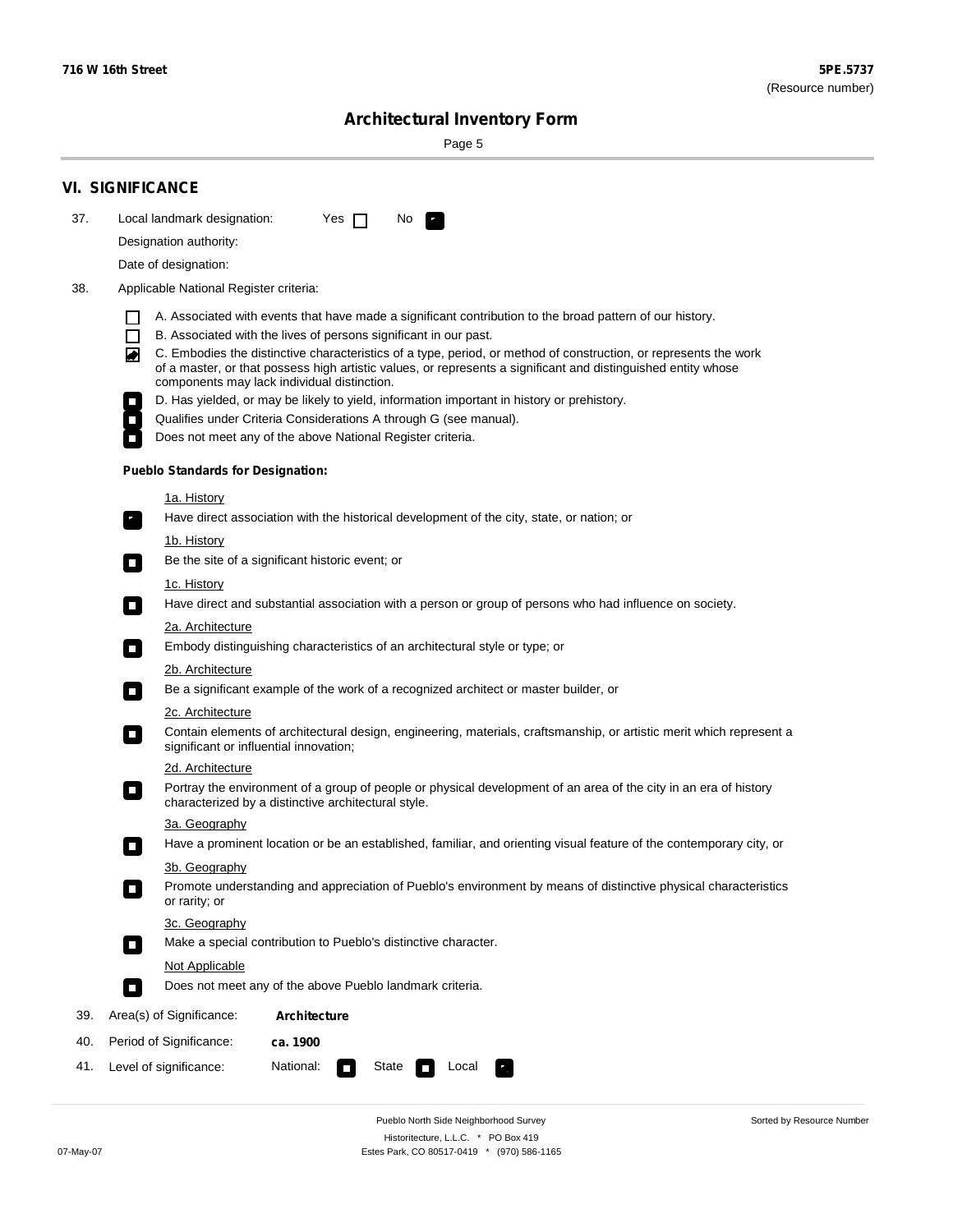Page 6

#### 42. Statement of significance:

This property is historically significant under Pueblo Local Landmark criterion 1A for its association with the development of **Pueblo's North Side Neighborhood, when more architecturally sophisticated buildings like this one joined the smaller,** plainer dwellings originally constructed here. As well, the house is architecturally significant under National Register criterion C (Pueblo Local Landmark criterion 2A) as an example of late Victorian-era domestic architecture. However, the levels of architectural and historical significance, combined with physical integrity, are not to the extent that this property would qualify for individual listing in the National Register of Historic Places, the Colorado State Register of Historic Properties, or as a City of Pueblo Landmark. It is, nonetheless, a contributing resource within any potential historic district.

Constructed around 1900, this building exhibits a moderate level of physical integrity relative to the seven aspects of integrity as defined by the National Park Service and the Colorado Historical Society: location, setting, design, materials, workmanship, feeling, and association. A replaced porch, newer exterior wall cladding, and an addition have concealed or removed some character-defining features. However, many other features, including the window surrounds and overall form, remain intact. This property retains sufficient physical integrity to convey its architectural and historical significance.

#### **VII. NATIONAL REGISTER ELIGIBILITY ASSESSMENT**

44. National Register eligibility field assessment: Local landmark eligibility field assessment:

**Individually eligible Not eligible Not eligible Need data** No<sub>D</sub>  $\blacksquare$ 

No

 $No$  N/A

 $N/A$   $\Box$ 

Yes Yes

**Individually eligible Not eligible** Not eligible **Need data** 

45. Is there National Register district potential? Yes

**Pueblo's North Side Neighborhood represents the evolution of the city's professional middle and upper classes. Its diversity of architectural styles and forms directly represents the city's changing economic and cultural climates. As well, the neighborhood is distinctive because it appears to have evolved independently of the area's dominant industry, steel manufacturing.** Discuss:

If there is National Register district potential, is this building contributing:



#### **VIII. RECORDING INFORMATION**

| 47. | Photograph numbers): | <b>CD-ROM Photo Disc: North Side Photos</b><br>File Name(s): 16thstw716                                                       |
|-----|----------------------|-------------------------------------------------------------------------------------------------------------------------------|
|     | Negatives filed at:  | <b>Special Collections</b><br><b>Robert Hoag Rawlings Public Library</b><br>100 East Abriendo Avenue<br>Pueblo, CO 81004-4290 |
| 48. | Report title:        | <b>Pueblo North Side Neighborhood Survey</b>                                                                                  |
| 49. | $Date(s)$ :          | 07/25/05                                                                                                                      |
| 50. | Recorder(s):         | <b>Adam Thomas</b>                                                                                                            |
| 51. | Organization:        | Historitecture, L.L.C.                                                                                                        |
| 52. | Address:             | <b>PO Box 419</b>                                                                                                             |
|     |                      | Estes Park, CO 80517-0419                                                                                                     |
| 53. | Phone number(s):     | (970) 586-1165                                                                                                                |

<sup>43.</sup> Assessment of historic physical integrity related to significance: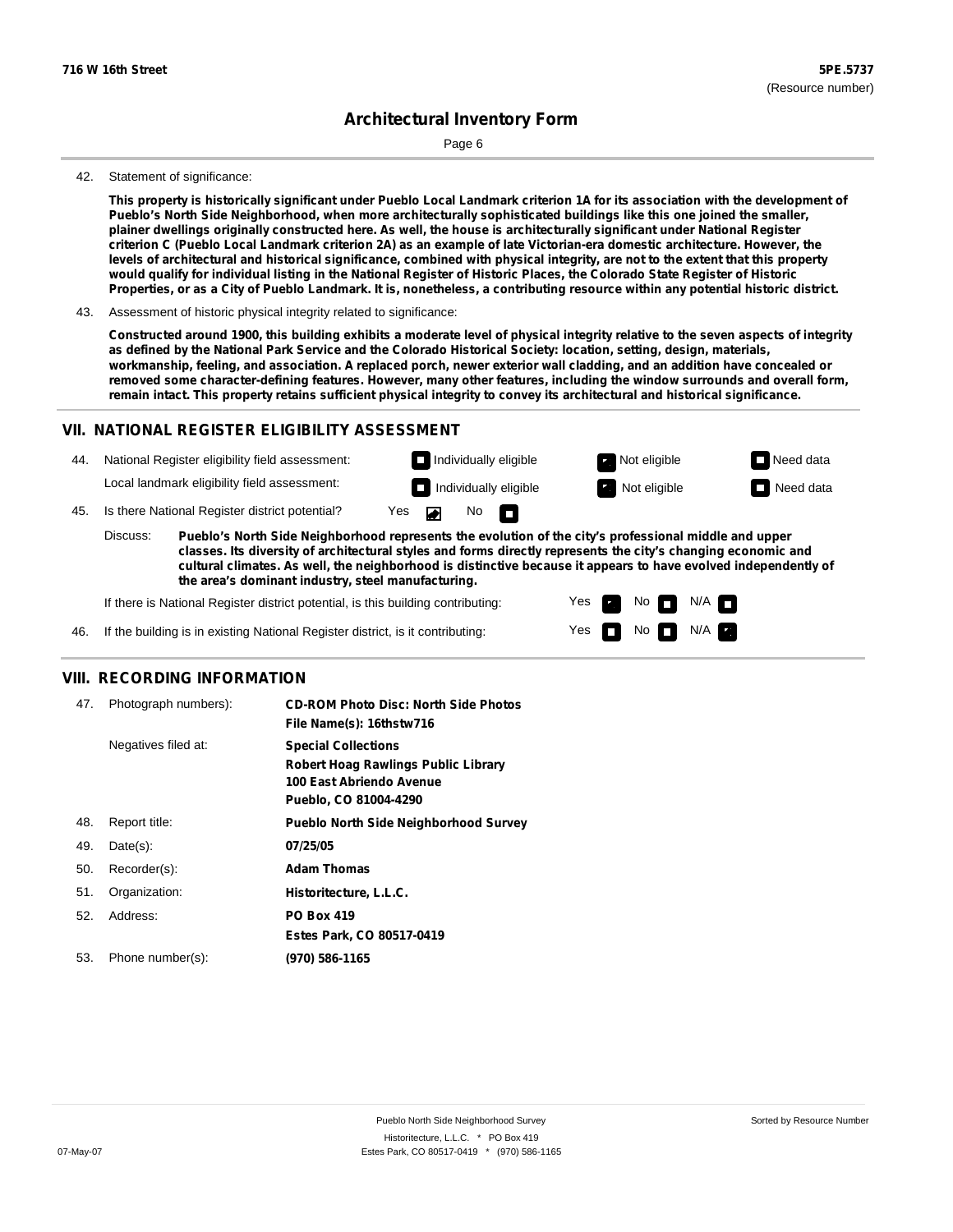Page 7